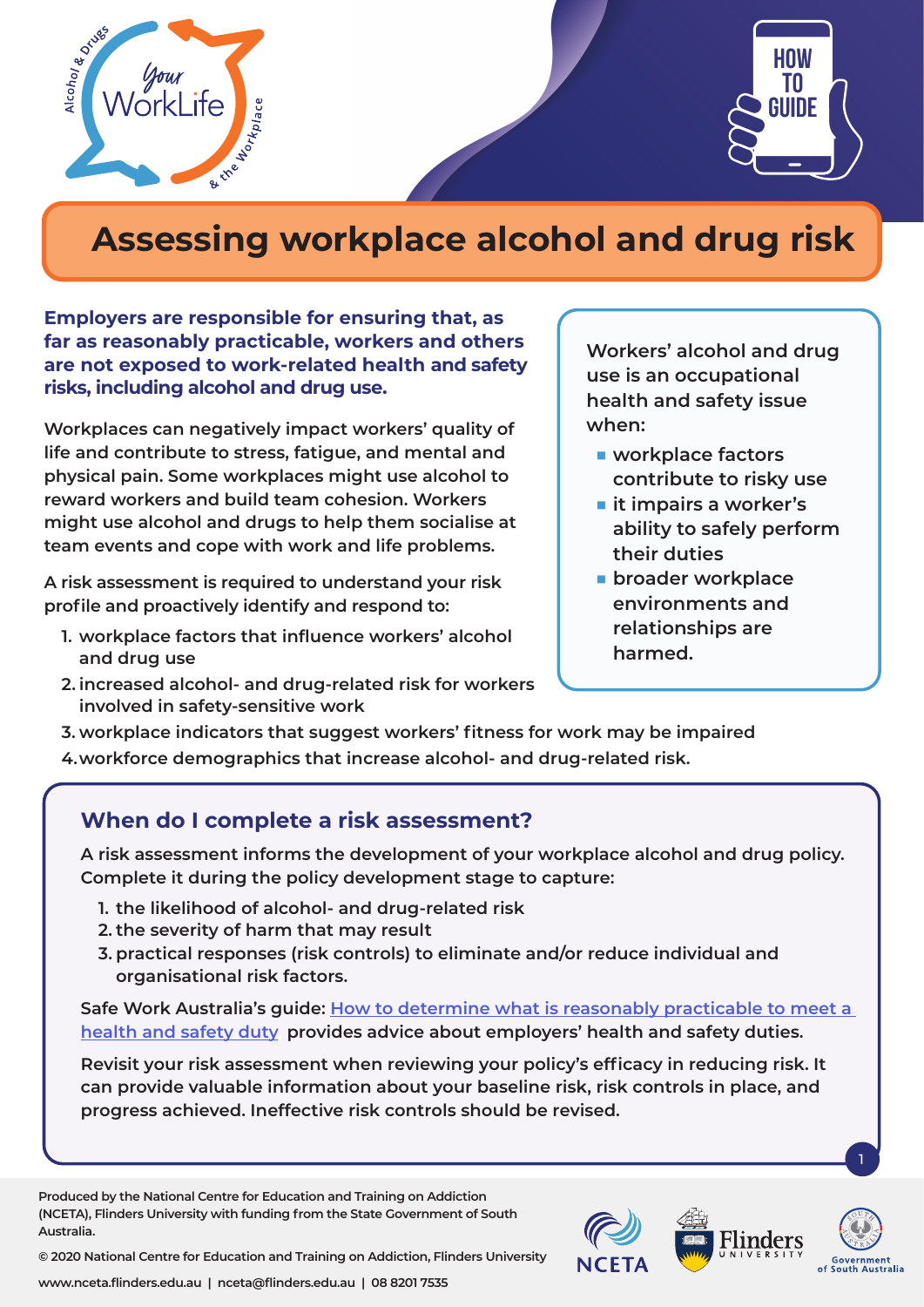

**Potential risk assessment questions and responses are provided below. Adapt these to suit your organisation. Use the responses to identify risk areas and develop targeted alcohol and drug risk management strategies.** 

## *Step 1. Profile your workplace*

**Whether your workplace is high, medium, or low risk for alcohol and drug problems depends on your workforce demographics, working conditions, workers' attitudes to alcohol and/or drug use, and the availability of alcohol and drugs in the work environment.** 

#### **Workforce demographics**

**Compile a snapshot of your workforce demographics to estimate the likelihood and severity of alcohol and drug-related risk in your workplace and identify at-risk work groups. Younger and mid-aged workers, men, tradies and shift workers, and safety-sensitive and time-pressured occupations are at greatest risk of alcohol and drug misuse.** 

| <b>Example questions</b>                                                     | <b>Response</b> |
|------------------------------------------------------------------------------|-----------------|
| 1. What percentage of workers are male?                                      |                 |
| 2. What percentage of workers are aged under 30?                             |                 |
| 3. What percentage of workers have family responsibilities?                  |                 |
| 4. What percentage of workers are full-time, part-time, casual, or contract? |                 |
| 5. What percentage of your workforce is involved in high-risk occupations?   |                 |

#### **Alcohol and Drug Availability**

**Workplaces that have permissive attitudes toward alcohol and drug use and ready access to alcohol and drugs are at greater risk of alcohol and drug misuse; for instance, management/ peer expectations to use alcohol or drugs to meet workplace goals or in social situations increases risk.**

| <b>Example questions</b>                                                                                                               | Yes | <b>No</b> | <b>Sometimes</b> |
|----------------------------------------------------------------------------------------------------------------------------------------|-----|-----------|------------------|
| 1. Are alcohol and other drugs (including pharmaceuticals) available in<br>your workplace?                                             |     |           |                  |
| 2. Are alcohol or other drugs (such as pharmaceuticals) available at your<br>workplace appropriately stored/monitored to avoid misuse? |     |           |                  |
| 3. Do you have workplace events which involve alcohol and/or other drugs?                                                              |     |           |                  |
| 4. Do you reward worker performance with alcohol?                                                                                      |     |           |                  |
|                                                                                                                                        |     |           |                  |

**Produced by the National Centre for Education and Training on Addiction (NCETA), Flinders University with funding from the State Government of South Australia.** 

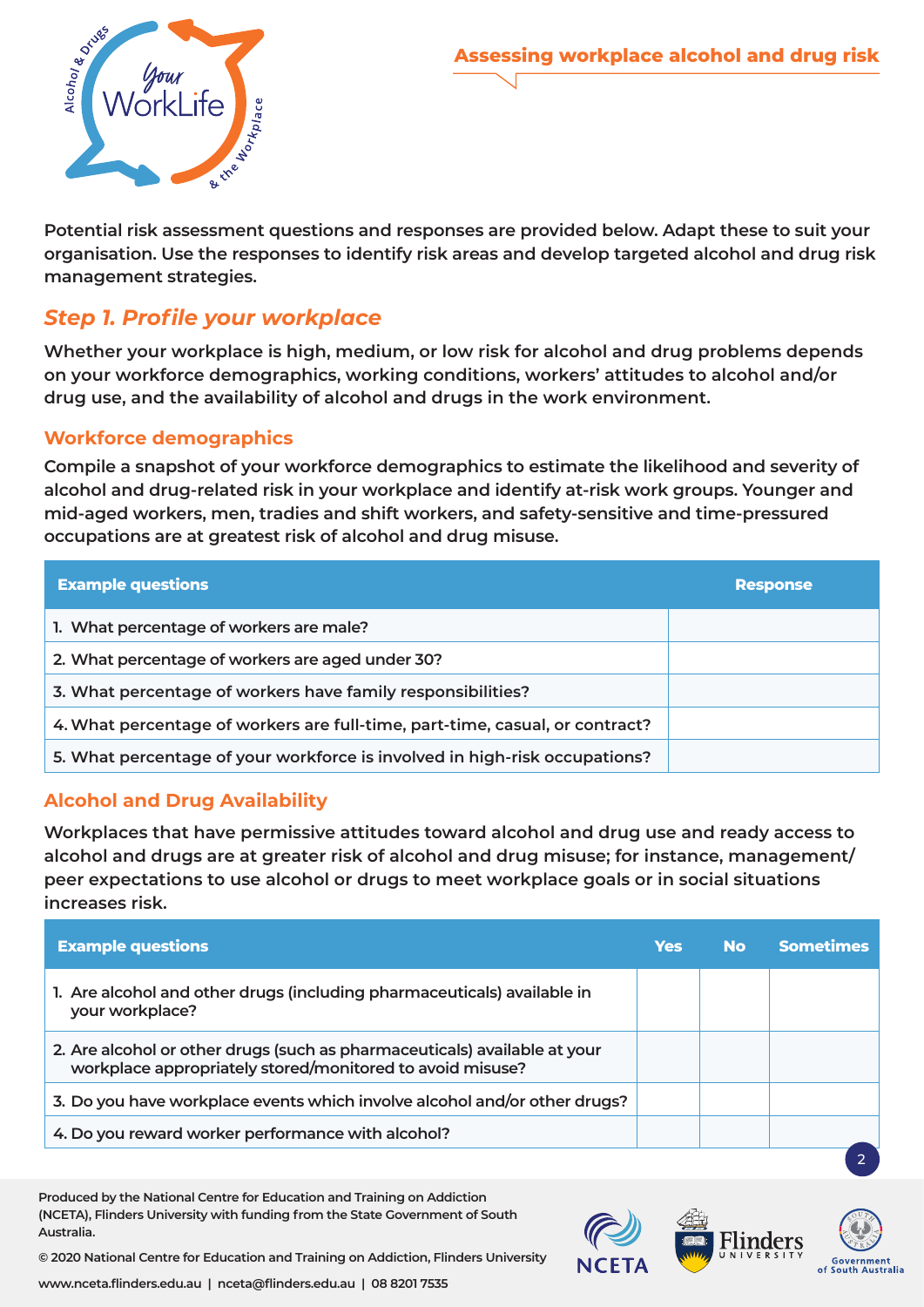

## *Step 2. Assess your workplace risk*

#### **Working conditions**

**To establish the probability and degree of risk, regularly consult workers, including contractors and health and safety and union representatives, about the working conditions, tasks, systems and processes that can contribute to alcohol and drug use.** 

**Work conditions that may contribute to poor physical, social, or mental health and increase alcohol and drug risk include:**

- **Shift work**
- **Extended/excessive hours**
- **Unrealistic performance targets and deadlines**
- **Isolated work locations and lack of access to clean water**
- **Hot/dusty conditions**
- Low autonomy
- **Over/under work**
- **Retrenchment/insecure employment**
- **Inadequate supervision**
- **Insufficient accountability**
- **Poor performance feedback and management processes**
- **Unclear career pathways**
- Lack of, or inconsistent, **performance standards**
- Workplace bullying/ **harassment**
- **Heavy responsibility.**

**The more these conditions and factors exist in your workplace, the greater your workrelated alcohol and drug risk.** 

**Use your alcohol and drug strategy to respond to risk factors.** 

**Factors that may contribute to injury severity include:**

- Hazardous/dangerous work or high-risk jobs
- **Poor quality equipment**
- **Poor workplace health and safety practices (e.g., not wearing safety equipment)**
- **Operating vehicles, tools, or heavy machinery**
- Handling explosive or dangerous chemicals and materials.

#### **Alcohol and drug use culture**

**Workplaces with a permissive attitude towards alcohol and drugs may have more workers with related risky behaviours and experience greater alcohol- and drug-related harm (e.g., lower productivity, higher absenteeism, more near misses).** 

**Periodically surveying workers about their alcohol and drug use and attitudes, and reviewing recorded absences, injuries, accidents, and near misses, and workplace discussions about alcohol and drug use, including pharmaceutical medications, can help highlight problem areas.** 

**Surveys do not have to be complex. Use the [ASSIST screening test questions](https://www.who.int/substance_abuse/activities/assist_v3_english.pdf) as a guide, or the sample questions below.**

**Produced by the National Centre for Education and Training on Addiction (NCETA), Flinders University with funding from the State Government of South Australia.** 

**Government**<br>of South Australia

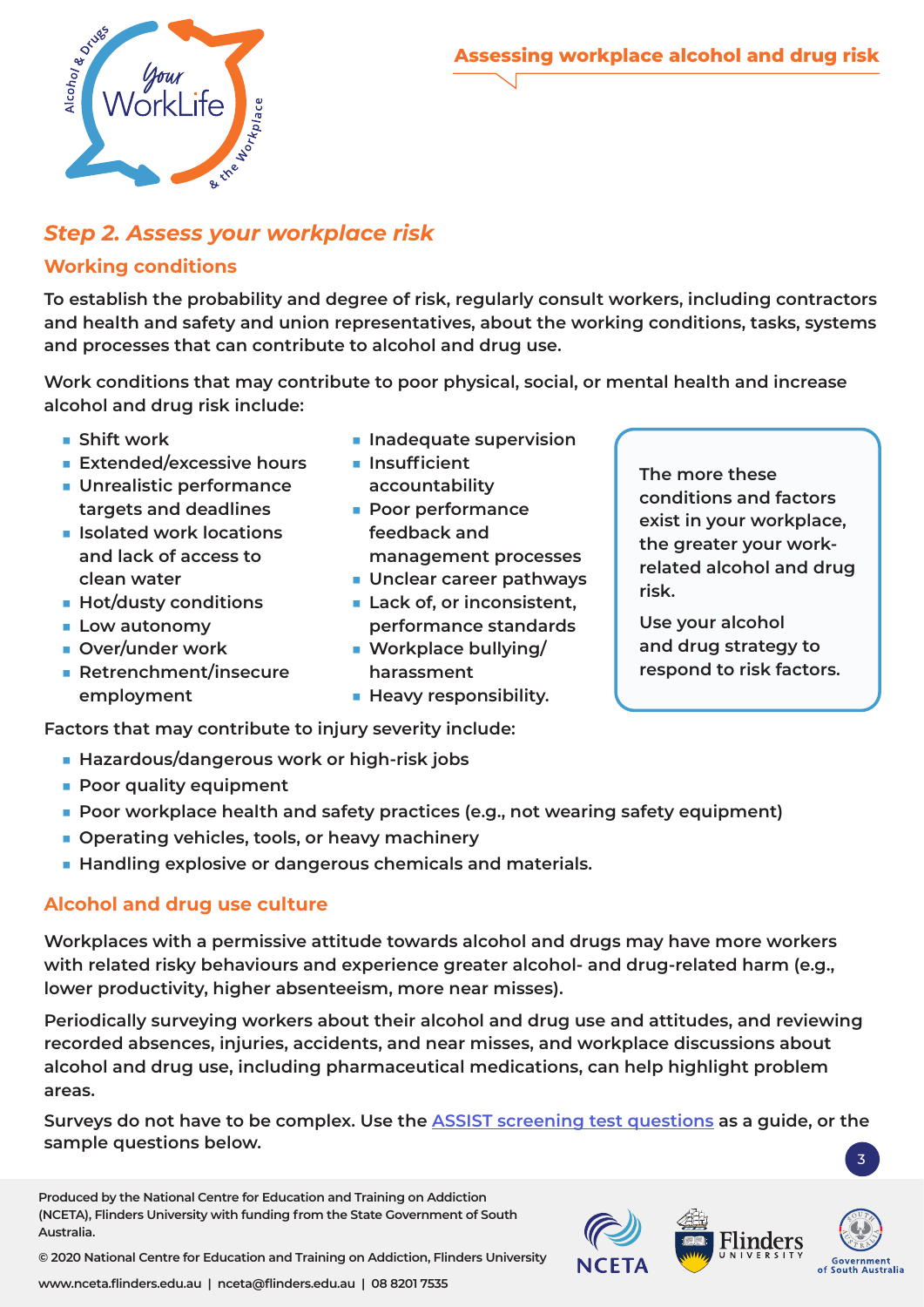

| <b>Example questions</b>                                                                                     | <b>Yes</b> | <b>No</b> | <b>Some</b><br>times |
|--------------------------------------------------------------------------------------------------------------|------------|-----------|----------------------|
| 1. Do you know your workers' drinking and/or drug-taking behaviours/attitudes?                               |            |           |                      |
| 2. Do workers drink alcohol during work breaks (e.g., lunch)?                                                |            |           |                      |
| 3. Are there regular (e.g., once a week) after work drinks?                                                  |            |           |                      |
| 4. Were any workers disciplined for alcohol- and drug-related behaviour during the<br>previous three months? |            |           |                      |
| 5. Were any workers injured (either at work or outside work) in the last three<br>months?                    |            |           |                      |
| 6. How many sick days have been taken over the last three months?                                            |            |           |                      |
| 7. Do sick days often coincide with weekends, beginning or end of rosters, or holiday<br>periods?            |            |           |                      |

**The effectiveness of your workplace alcohol and drug strategy can be impacted by unclear policies, low levels of alcohol and drug knowledge, lack of policy awareness, and/or inadequate training and enforcement. Such factors might render your alcohol and drug policy legally invalid in some instances.** 

**Also check the following: If you answer 'no' to any of the questions below, revisit your workplace alcohol and drug policy and amend where appropriate to strengthen it.** 

| <b>Example questions</b>                                                                             | Yes | <b>No</b> |
|------------------------------------------------------------------------------------------------------|-----|-----------|
| 1. Do you have a workplace alcohol and drug policy?                                                  |     |           |
| 2. Can workers access a copy of the policy?                                                          |     |           |
| 3. Is the policy reviewed every 3-4 years?                                                           |     |           |
| 4. Are managers, supervisors, and team leaders trained in the implementation of the<br>policy?       |     |           |
| 5. Do all workers know the possible consequences of non-compliance?                                  |     |           |
| 6. Do you have a Responsible Serving of Alcohol policy and guidelines for work-related<br>functions? |     |           |

**Produced by the National Centre for Education and Training on Addiction (NCETA), Flinders University with funding from the State Government of South Australia.** 



4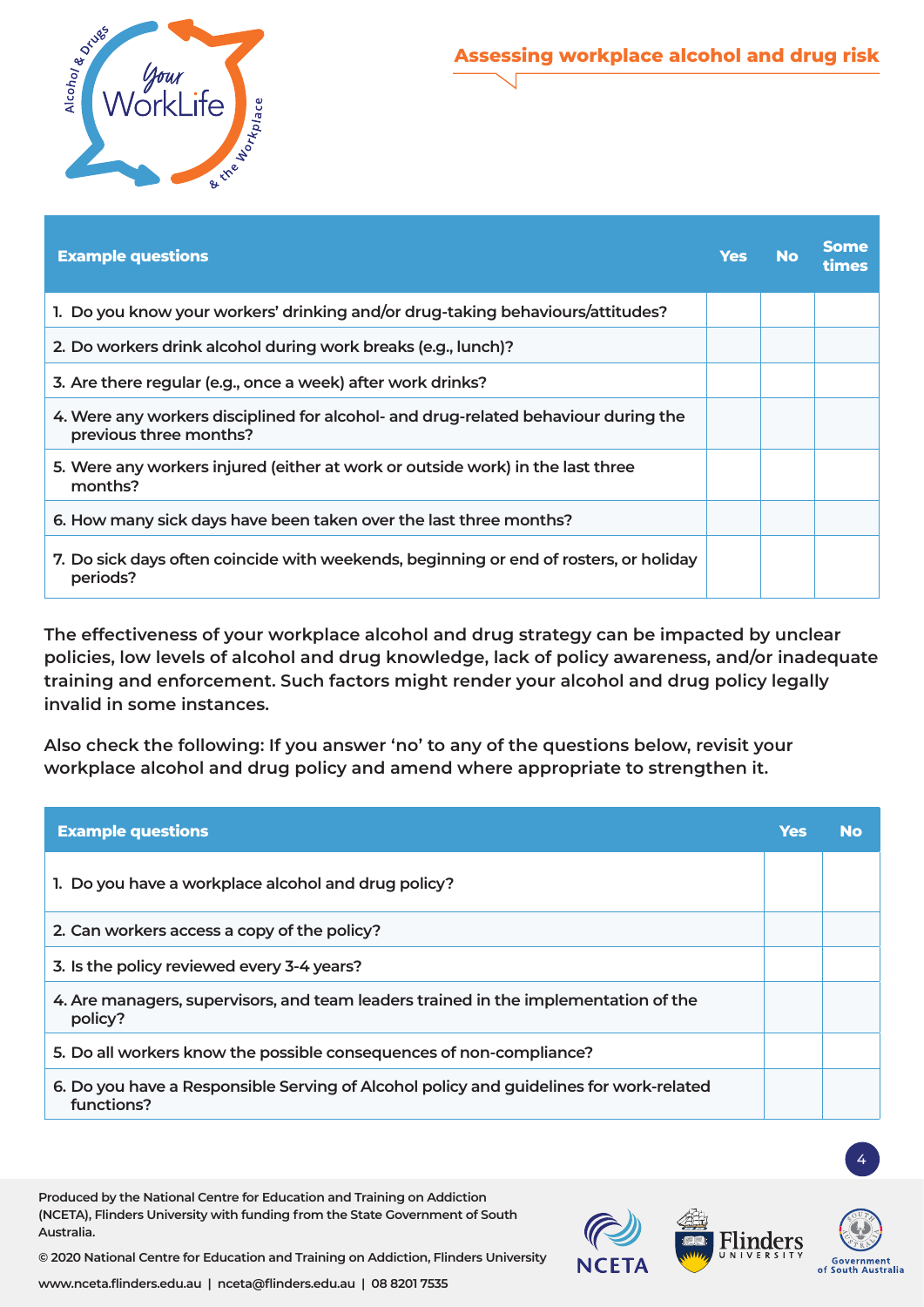

#### **Alcohol and drug awareness**

|                                                                                                        | <b>Induction</b> | <b>Every</b><br>$3 - 6$<br>months | <b>Every</b><br>$6-12$<br>months | <b>Every</b><br>$1-2$<br><b>vears</b> | <b>After a</b><br><b>wokplace</b><br><i>incident</i> | <b>Never</b> |
|--------------------------------------------------------------------------------------------------------|------------------|-----------------------------------|----------------------------------|---------------------------------------|------------------------------------------------------|--------------|
| 1. How regularly is your alcohol and drug<br>policy explained to workers?                              |                  |                                   |                                  |                                       |                                                      |              |
| 2. How often do managers/supervisory staff<br>receive alcohol and drug education?                      |                  |                                   |                                  |                                       |                                                      |              |
| 3. How often do workers receive alcohol<br>and drug education?                                         |                  |                                   |                                  |                                       |                                                      |              |
| 4. Do managers/supervisory staff know<br>where workers can receive alcohol and<br>drug support?        |                  |                                   |                                  |                                       |                                                      |              |
| 5. Do workers know where to receive<br>alcohol and drug support, or refer their<br>friends/co-workers? |                  |                                   |                                  |                                       |                                                      |              |

## *Step 3. Identify your alcohol and drug risk management actions*

**As with any risk management approach, your workplace response depends on your needs and resources. Implementing several complementary strategies is more effective in changing workplace attitudes and behaviours about alcohol, than a single approach.** 

**Demonstrate your organisation's commitment to reducing alcohol- and drug-related risk by regularly:**

- **1. training managers, supervisors, and team leaders to identify and respond appropriately to at-risk and vulnerable workers**
- **2. speaking with workers about alcohol and drug harm and strategies to reduce harm**
- **3. providing information about and access to treatment and counselling services**
- **4.offering alternative working arrangements where needed**
- **5. reminding workers about your alcohol and drug policy and their responsibilities**
- **6. reviewing your alcohol and drug policy.**

### **Risk management assessment process?**

**Use the risk management table to record:**

- **1. workplace factors and conditions that might contribute to workers' alcohol and drug use and poor mental health in your workplace**
- **2. harms that might occur if workers are intoxicated or hung over/coming down**  from alcohol or drug use.

**Produced by the National Centre for Education and Training on Addiction (NCETA), Flinders University with funding from the State Government of South Australia.**